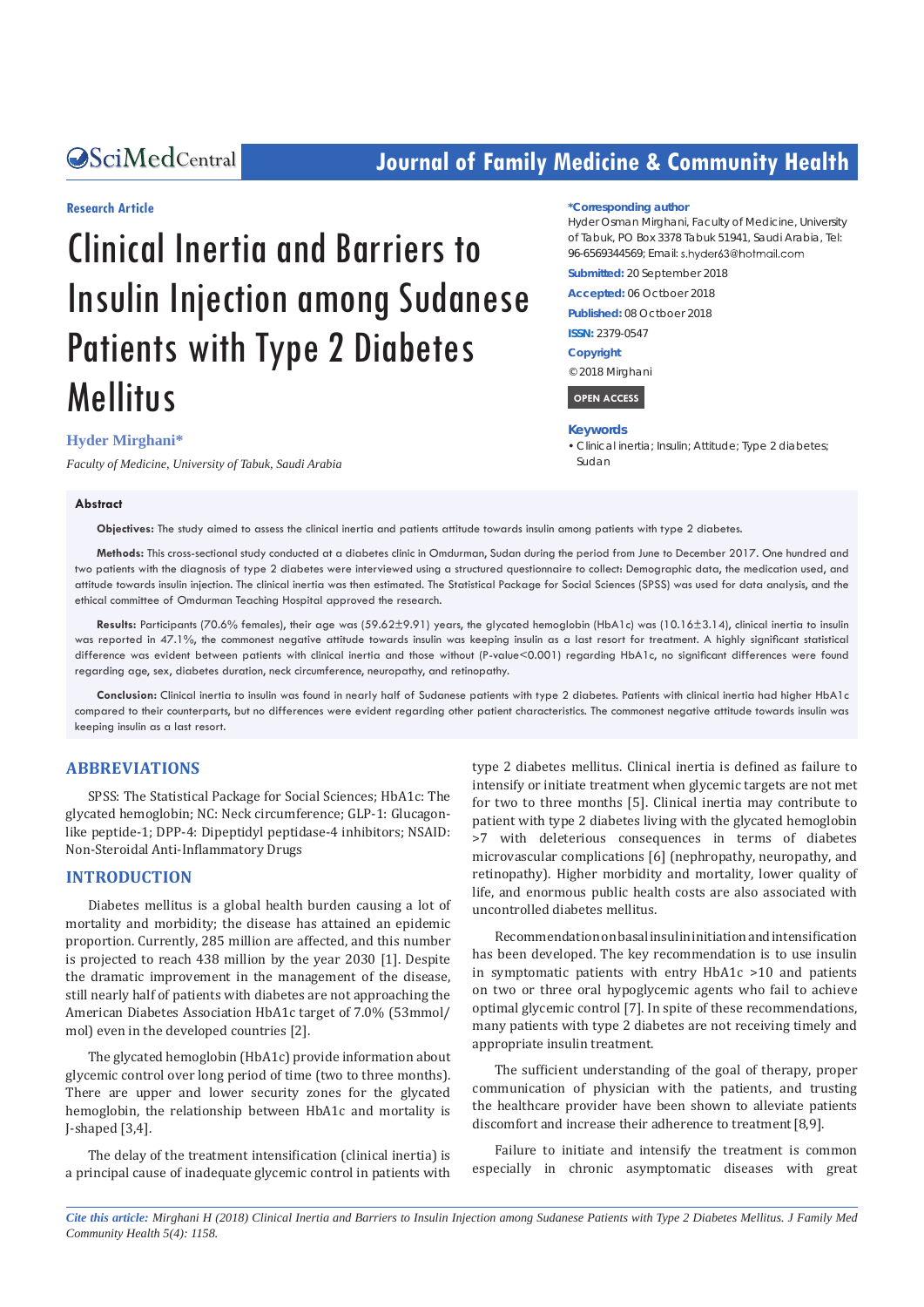implications on the patients' health and overall health costs [10,11]. Clinical inertia has been implicated in the suboptimal management of diabetes mellitus contributing to higher rates of chronic kidney disease, peripheral neuropathy, and blindness. There is an increasing awareness about clinical inertia and drug intensification in type 2 diabetes. Therefore, it is possible that pattern and trends in the existence of inertia have changed [12], updated information about this significant health problem to help the healthcare providers to avoid clinical inertia are highly needed. To our best of knowledge, no researchers have studied clinical inertia to insulin in Sudan. Thus we conducted this research to investigate the clinical inertia to insulin and the patient's attitude towards insulin therapy in Sudan.

#### **MATERIALS AND METHODS**

#### **Study design**

This cross-sectional study conducted at a diabetes clinic randomly chosen from seven clinics in Omdurman, Sudan during the period from June to September 2017.

#### **Subjects**

One hundred and two consecutive patients with the diagnosis of type 2 diabetes (according to American Diabetes Association Guidelines [13] were asked to sign a written informed consent, then interviewed using a structured questionnaire. Pregnant ladies, severely ill patients, and patients with type 1diabetes were not included.

#### **Sample size and data collection tools**

The sample size was calculated using the formula:  $n=Z^2 P-Q$  $d^2$  and was found to be 102, where  $Z = 95\%$  confidence (1.96),  $P = Prevalence$  of diabetes mellitus in Sudan [1,14], 0=100prevalence, and d=tolerated error. The following information were collected: demographic data, time since the diagnosis of diabetes, number and type of medications taken by the patients, microvascular and macrovascular complications of diabetes, financial issues with drugs, medication side effects, education about insulin, attitude and barriers towards taking insulin including needle phobia, fear of hypoglycemia and weight gain. An open question was left for the patients to report their attitude towards insulin. The patient's knowledge about Glucagon-Like Peptides was reported.

For the purpose of this survey the following measures were adopted:

#### **Neck circumference (NC)**

Neck circumference was measured as a marker of upper body subcutaneous adipose tissue distribution, it is a relatively new method of differentiating between normal and abnormal fat distribution. Previous studies have shown that the (NC)>37 cm and 34 cm in men and women respectively are probably the best cutoff points to determine subjects with central obesity [15,16]. Neck circumference is measured below the laryngeal prominence and perpendicular to the long axis of the neck, and the minimal circumference is recorded to the nearest 0.1 cm. The patients should look forward and the shoulders not elevated.

#### **The glycated hemoglobin**

A blood sample was taken for HbA1c measurement to assess the degree of diabetes control using a glycol hemoglobin reagent set from HB1C Siemens Healthcare Diagnostics Newark, DE 19714, USA.

#### **Inertia to insulin**

Patients on two or three oral hypoglycemic medications and not achieving optimal diabetes control were considered as having insulin inertia [7].

#### **Statistical analysis**

The Statistical Package for Social Sciences (SPSS, version 20, Chicago) was used for data analysis. The Chi-square, independent t-test, and one-way ANOVA tests were used to verify the statistical significance when appropriate.

The data were presented as percentages and mean± SD, a P-value of <0.05 was considered significant.

#### **Ethical consideration**

The ethical committee of Omdurman Teaching Hospital, Omdurman, Sudan approved the research. All the participants signed a written informed consent.

#### **RESULTS AND DISCUSSION**

#### **Results**

Out of 102 patients with type 2 diabetes, females dominance was apparent (70.6%), their ages ranged from 28-82 years with a mean of 59.62±9.91 years, the majority had primary education (64.6%), 60.8% were housewives, 17.6% were laborers, 15.7% were employed, while 5.9% were teachers. Table 1 illustrated other patient's characteristics.

The mean glycated hemoglobin was 10.16±3.14, the average time since diabetes diagnosis was 11.90±8.72 years, and the neck circumference was 34.27±9.26 cm Table 2.

In the current study, metformin was the commonest prescribed drug (88.2%), followed by sulfonylureas (78.4%), and insulin in 9.8% of patients. Table 3. Illustrated the pattern of prescription among the study group.

In the present study, 63.6% of diabetic patients were receiving five or more drugs, table 4, depicted the number of medication taken by type 2 diabetic patients.

Table 5 showed the attitudes and barriers towards insulin, the commonest barrier to insulin was viewing insulin as the last resort in the management of type 2 diabetes, followed by fear of hypoglycemia, insulin storage issues, and needle phobia. Furthermore, nearly two thirds had poor knowledge regarding insulin, more than one third were concerned about medications side effects and reported financial difficulties. It is interested to not that only one in four patients received education regarding insulin and a minority have heard about glucagon-like peptides-1 agonists.

In the present study, a high significant statistical difference was evident (P-value <0.001) between diabetic patients with

J Family Med Community Health 5(4): 1158 (2018) **2/5**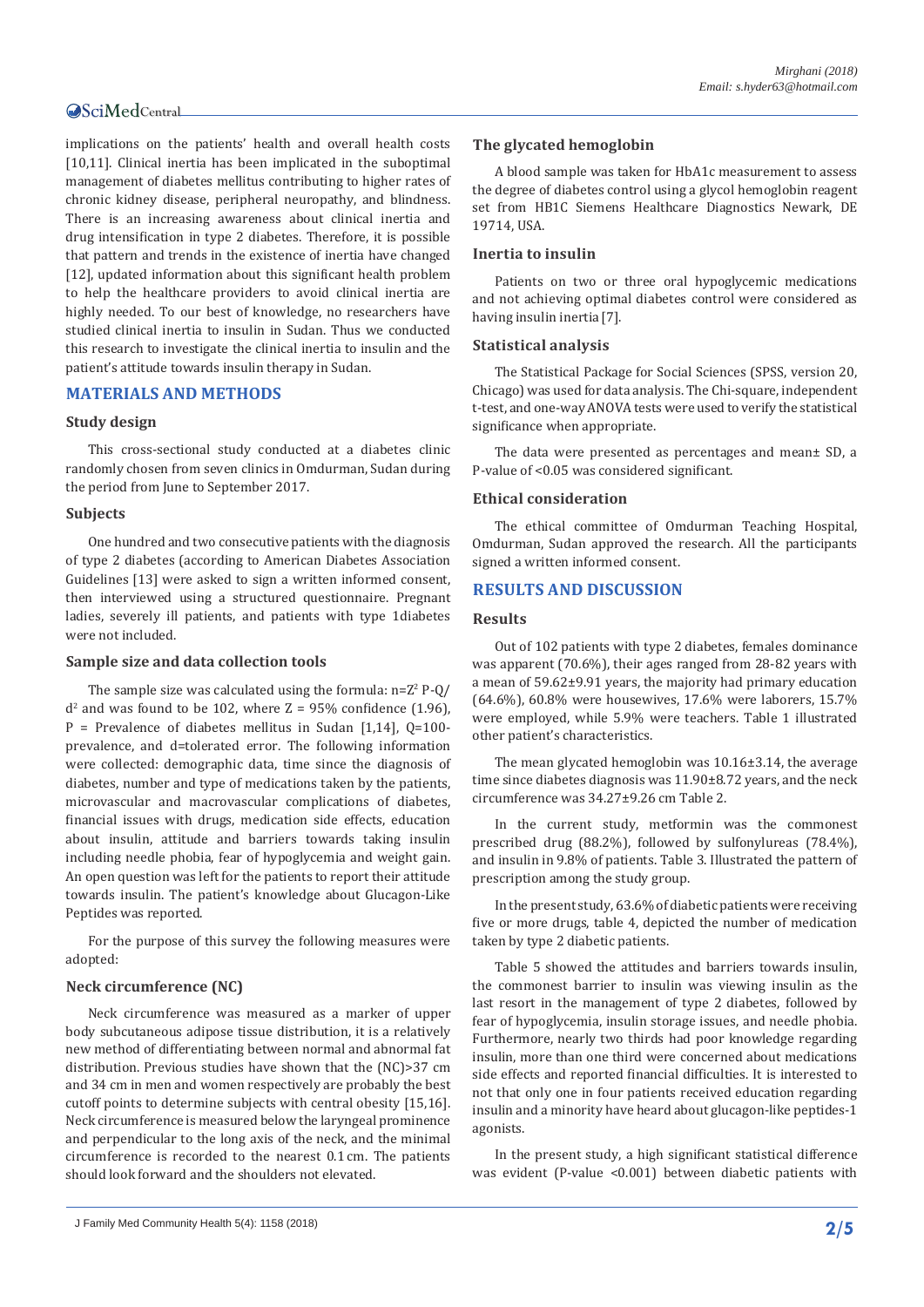| <b>Table 1:</b> Basic characteristics among the study group. |              |  |
|--------------------------------------------------------------|--------------|--|
| <b>Character</b>                                             | $N0$ %       |  |
| Sex                                                          |              |  |
| Males                                                        | 30 (29.4%)   |  |
| Females                                                      | 72 (70.6%)   |  |
| Education                                                    |              |  |
| Illiterate                                                   | 26 (25.5%)   |  |
| Primary                                                      | 30 (29.4%)   |  |
| Intermediate                                                 | 10 (9.8%)    |  |
| High secondary                                               | 22 (21.6%)   |  |
| University                                                   | 14 (13.7%)   |  |
| Occupation                                                   |              |  |
| Housewives                                                   | $62(60.8\%)$ |  |
| Laborer                                                      | 18 (17.6%)   |  |
| Employee                                                     | 16 (15.7%)   |  |
| Teachers                                                     | $6(5.9\%)$   |  |
| Diabetes retinopathy                                         | 30 (29.4%)   |  |
| Peripheral neuropathy                                        | 36 (35.3%)   |  |
| Ischemic heart disease                                       | $4(3.9\%)$   |  |
| Good glycemic control                                        | 24 (23.5%)   |  |
| Clinical inertia to insulin                                  | 48 (47.1%)   |  |

| <b>Table 2:</b> Patient's characteristics mean ±SD.      |                  |  |
|----------------------------------------------------------|------------------|--|
| <b>Character</b>                                         | Mean ±SD         |  |
| Age                                                      | $59.62 \pm 9.91$ |  |
| HbA1c%                                                   | $10.16 \pm 3.14$ |  |
| Meantime since diabetes diagnosis                        | $11.90 \pm 8.72$ |  |
| Neck circumference (cm)                                  | $34.27 \pm 9.26$ |  |
| HbA1c: The glycated hemoglobin<br>SD: Standard deviation |                  |  |

| <b>Table 3:</b> Prescription pattern among patients with type 2 diabetes. |                  |  |
|---------------------------------------------------------------------------|------------------|--|
| <b>Medication</b>                                                         | N <sub>0</sub> % |  |
| Metformin                                                                 | 90 (88.2%)       |  |
| Sulphonylureas                                                            | 80 (78.4%)       |  |
| Pioglitazone                                                              | $2(2\%)$         |  |
| Insulin                                                                   | 10 (9.8%)        |  |
| Antihypertensive                                                          | 58 (56.9%)       |  |
| <b>Statins</b>                                                            | $62(60.8\%)$     |  |
| Gabapentin                                                                | $4(3.9\%)$       |  |
| Aspirin (low dose)                                                        | 56 (54.9%)       |  |
| Proton pump inhibitors                                                    | 36 (35.3%)       |  |
| Vitamins                                                                  | 94 (92.2%)       |  |
| No steroidal anti-inflammatory drugs                                      | $6(11.8\%)$      |  |

inertia to insulin and those without regarding the glycemic control, no significant differences were detected regarding age, (P-value> 0.05, CI=-12.20-0.26), the duration since diabetes diagnosis, (P-value>0.05, CI=-8.25-3.03) and neck circumference, (P-value >0.05, CI=-10.59-1.18) Table 6.

No significant statistical difference between diabetic patients with inertia and those without the character regarding neuropathy, neuropathy, and gender, P-values >0.05 Table 7.

J Family Med Community Health 5(4): 1158 (2018) **3/5**

Table 8 depicted the result of One-Way ANOVA in which: No difference was evident between those with inertia to insulin and those without inertia regarding education and occupation (P-values=>0.5, F=1.08 and 0.536) respectively.

#### **Discussion**

Clinical inertia is one of the main causes of inadequate glycemic control. In the present study, clinical inertia to insulin was found in 47.1% of patients with type 2 diabetes mellitus, similarly to researchers from Spain [17] who concluded inertia

| <b>Table 4:</b> Medications number among patients with type 2 diabetes. |            |  |
|-------------------------------------------------------------------------|------------|--|
| <b>Medications number</b>                                               | $No\%$     |  |
| Eight                                                                   | 2(2%)      |  |
| Seven                                                                   | $8(7.8\%)$ |  |
| Six                                                                     | 30 (29.4%) |  |
| Five                                                                    | 24 (23.5%) |  |
| Four                                                                    | 26(25.5)   |  |
| Three                                                                   | $6(5.9\%)$ |  |
| Two                                                                     | $6(5.9\%)$ |  |

**Table 5:** Clinical inertia and attitude towards insulin among patients with type 2 diabetes mellitus<sup>1</sup>

| <b>Character</b>                                                                                                            | $N0$ %     |  |
|-----------------------------------------------------------------------------------------------------------------------------|------------|--|
| Insulin is the last resort                                                                                                  | 42 (41.2%) |  |
| Insulin storage problems                                                                                                    | 22 (21.6%) |  |
| Needle phobia                                                                                                               | 18 (17.6%) |  |
| Hypoglycemia risk                                                                                                           | 28 (27.5%) |  |
| Weight gain                                                                                                                 | 10 (9.8%)  |  |
| Don't know to inject insulin                                                                                                | $4(3.9\%)$ |  |
| Fear of retinopathy                                                                                                         | 2(2%)      |  |
| Insulin is from pigs                                                                                                        | 2(2%)      |  |
| Lack of knowledge about insulin                                                                                             | 64 (62.7%) |  |
| Financial issues                                                                                                            | 40 (39.2%) |  |
| Medications side effects                                                                                                    | 38 (37.3%) |  |
| Did your treating doctor give education about insulin?                                                                      | 24 (23.5%) |  |
| Have you heard about injectable drugs other than<br>insulin (GLP-1 receptors agonists)?                                     | $1(2\%)$   |  |
| <sup>1</sup> Some patients had more than one factor<br>GLP-1 receptors agonists: Glucagon-like peptide-1 receptors agonists |            |  |

| <b>Table 6:</b> Inertia to insulin and patients characteristics <sup>*</sup> |                   |                   |         |                 |
|------------------------------------------------------------------------------|-------------------|-------------------|---------|-----------------|
| <b>Character</b><br>mean± SD                                                 | Inertia           | No inertia        | P-value | 95% CI          |
| Age                                                                          | $58.10+9.78$      | $64.07+9.22$      | 0.060   | $-12.20 - 0.26$ |
| HbA1c%                                                                       | $11.15 \pm 2.97$  | $7.29 \pm 1.45$   | < 0.001 | 2.12-5.58       |
| Duration of<br>diabetes                                                      | $11.23 \pm 8.03$  | $13.84 \pm 10.06$ | 0.357   | $-8.25 - 3.03$  |
| Neck<br>circumference                                                        | $33.07 \pm 10.22$ | 37.78±4.21        | 0.115   | $-10.59 - 1.18$ |
| T-test<br>HbA1c%: The glycated hemoglobin                                    |                   |                   |         |                 |

CI: Confidence Interval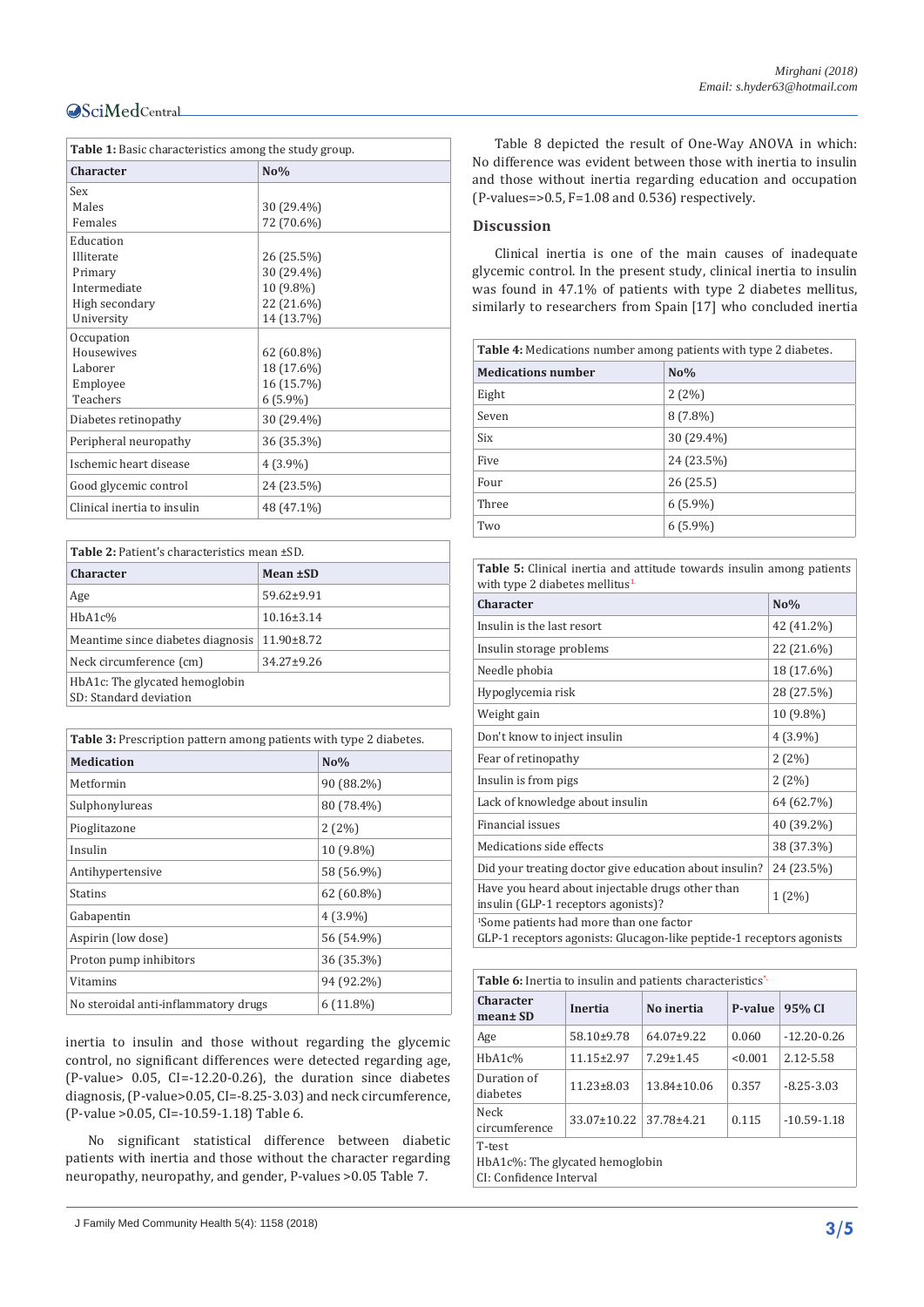| <b>Table 7:</b> Inertia to insulin relation to retinopathy, neuropathy, and sex <sup>*</sup> |            |                     |         |
|----------------------------------------------------------------------------------------------|------------|---------------------|---------|
| Inertia $(n=38)$<br><b>Character</b>                                                         |            | No inertia $(n=13)$ | P-value |
| Neuropathy                                                                                   | 13 (34.2%) | $5(38.4\%)$         | 1.000   |
| Retinopathy                                                                                  | 11 (28.9%) | $4(30.7\%)$         | 1.000   |
| Sex                                                                                          | 10 (26.3%) | $5(38.4\%)$         | 0.487   |
| Chi-square test                                                                              |            |                     |         |

| <b>Table 7:</b> Inertia to insulin relation to retinopathy, neuropathy, and sex <sup>*</sup> |  |                                    |           |
|----------------------------------------------------------------------------------------------|--|------------------------------------|-----------|
| <b>Character</b>                                                                             |  | Inertia (n=38)   No inertia (n=13) | $P-value$ |
|                                                                                              |  |                                    |           |

Table 8: Relation of inertia to insulin, education, and occupation<sup>'</sup> **Character F P-value** Level of education 1.08 0.383 Occupation 0.536 0.660 \* One-Way ANOVA

in 52% of non-insulin treated patients with type 2 diabetes. The present findings are similar to Mahabaleshwarkar et al. [18], who conducted a survey at a large integrated health care system in the United States and found clinical inertia in 48.9%.

The American diabetes association recommended metformin mono-therapy as the first line for patients with type 2 diabetes if not contraindicated and to add another dug if glycemic targets are not met within three to six months[8]. In the present study, 88.2% of patients were taking metformin followed by sulphonylureas ( 78.4%) and insulin in 9.8%. The current findings were similar to a study published in Colombia [19] in which metformin was used in 84.0%, followed by sulphonylureas in 23.4%, and insulin in 20.7%. In the current study, glucagon-like peptide-1(GLP-1) receptor agonists, and dipeptidyl peptidase-4 (DPP-4) inhibitors were not prescribed to the patients despite the lower risk of hypoglycemia, previous researcher from the United State [20] reported glucagon-like peptide-1(GLP-1) receptor agonists, and dipeptidyl peptidase-4 in 3.4% and 12% respectively, the lack of prescription in the present sample could be due to cost and availability of these medications. In the present study, 92.2% of patients were taking Vitamins regularly, 11.8% were on regular Non-Steroidal Anti-Inflammatory Drugs (NSAID), 35.3% were on regular Proton Pump Inhibitors (PPI), while only 23.5% were educated about insulin. Furthermore, nearly two-thirds of patients were on five medications or more (polypharmacy), and some were on eight medications which may lead to noncompliance with medications and harmful side effects. The physician's adherence to the current guidelines is highly needed. The current data showed that, the belief that insulin is the last resort in the treatment of type 2 diabetes is the most common negative attitude towards insulin use (42.1%), followed by hypoglycemia risk (27.5%), the present findings are in accordance with previous studies in Saudi Arabia [21], another study conducted in five countries [22] (Germany, Sweden, Netherland, UK, and USA) reported similar results and the patients were concerned that insulin is the end of the road. In the present study, needle phobia was reported in 17.6% in contradiction to studies in China [23] in which the majority of patients reported needle phobia, the differences across countries could be explained by social and healthcare factors, furthermore only a minority of patients have adequate health education, therefore the misconception regarding diabetes therapy is expected. The fear of diabetes complications such as hypoglycemia and weight gain, although rare with modern insulin (Degludec, Fiasp, and the smart insulin) could be acceptable, but retinopathy concerns and the fact that insulin is from Pigs is wrong belief reflecting a big gap in the knowledge regarding diabetes management. The link of blindness to insulin and not to poor diabetes control which was commonly reported in Singapore [24] (72.2%) and Malaysia [25] (54.5%) could lead to poor glycemic control with deleterious consequences.

The current data showed that, clinical inertia was commoner among patients with poor glycemic control in accordance with Mata-Cases et al. [26] who reported similar results. Previous literature indicated the absence of correlation of ophthalmic disorder to treatment addition similar to the present finding in which no significant difference was observed between patients with and without clinical inertia regarding retinopathy. In the current study, no significant statistical differences were evident between patients with clinical inertia to insulin and their counterparts regarding age, sex, occupation, level of education, peripheral neuropathy, the time since the diagnosis of diabetes, and neck circumference similar to Batais et al. [21] and Yu et al. [27]. The contradicting results reported regarding clinical inertia relation to retinopathy to duration of diabetes could be explained by the fact that type 2 diabetes may be present for years before the diagnosis. The lack of the association of the glycated hemoglobin with retinopathy and peripheral neuropathy may be to the fact that, these information were collected from the patients records and we did not conduct a recent clinical assessment. The small size of the study sample could be a plausible explanation.

#### **The study limitations**

The current study had many limitations, first the small size of the survey population, second is the cross-sectional type of the survey, and the fact that the survey was conducted at a single diabetes clinic, so generalization cannot be insured. Further larger multi-center studies are highly recommended.

#### **CONCLUSION**

The present study presents a study of Sudanese population with higher rates of clinical inertia to insulin, polypharmacy, and negative misconception and emotions towards commencing insulin like keeping insulin as a last form of treatment, storage problems, wrong believe regarding insulin source and side effects. Poor glycemic control is prevalent among the study group and associated with clinical inertia to insulin. Target intervention targeting their fears and misconception are highly needed.

#### **ACKNOWLEDGEMENTS**

I would like to acknowledge Dr. Yasin Ibrahim, Assistant Prof. of Community Medicine for the statistical analysis.

#### **REFERENCES**

- 1. International Diabetes Federation, Middle East, and North Africa 2015.
- 2. [Stark Casagrande S, Fradkin JE, Saydah SH, Rust KF, Cowie CC. The](https://www.ncbi.nlm.nih.gov/pubmed/23418368)  [prevalence of meeting A1C, blood pressure, and LDL goals among](https://www.ncbi.nlm.nih.gov/pubmed/23418368)  [people with diabetes. Diabetes Care. 2013; 36: 2271–2279.](https://www.ncbi.nlm.nih.gov/pubmed/23418368)